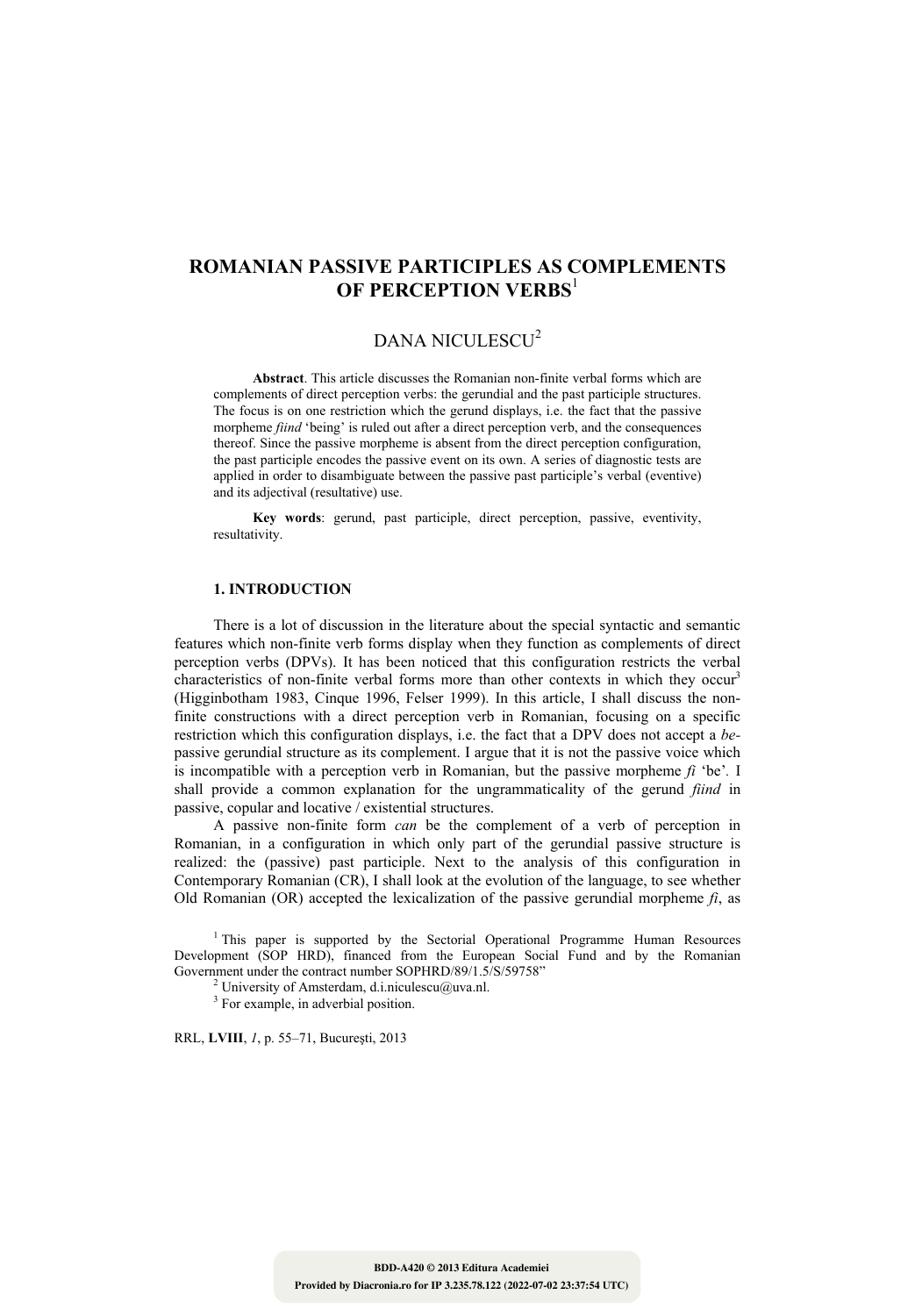well as of copular and locative / existential *fi*, after perception verbs. By applying a series of diagnostic tests I shall answer the question whether the passive past participle in the direct perception construction is adjectival or verbal in nature.

Direct perception is defined as perception of an eventuality through one's senses; indirect perception is direct perception accompanied by an inference (one perceives elements of an eventuality, but not the eventuality itself, by using one's senses, and infers that the eventuality is taking place / has taken place / will take place) (Akmajian 1977, Higginbotham 1983, Cinque 1996, Felser 1999; for Romanian, Nicula 2011: 78-83). Only for direct perception there is a condition of temporal simultaneity of the two events, the perception and the percept (Akmajian 1977, Felser 1999: 38).

Semanticists, starting with Dowty (1979), have noticed that in contexts in which the direct perception verb takes a clausal complement, the object of perception is the event or the state itself and not an entity. A sentence such as *Îl văd pe Ion conducând maşina* 'I can see Ion driving the car' can be uttered even if I cannot see Ion at all, but only the event of 'Ion's driving a car'.

Romanian employs the same linguistic means for expressing direct and indirect perception. The typical configuration which is employed for direct perception is the gerundial structure (1a). Indirect perception can also be expressed through a gerundial clause (1b) (see Nicula 2011: 91-96, for an extensive discussion on the linguistic encoding of the complement of a perception verb in Romanian).

#### (1)  $a. \hat{I}l \times \hat{a}d$  *pe copil venind.*

'I can see the child coming'

 b. *se vede ridicându-se deodată în faţa Imperiului Roman un om nou şi un popor nou* Russo: 84

 'One can see a new man and a new people suddenly rising before the Roman Empire'

Although the two types of perception are both encoded by a gerund, only the direct perception context has a restriction in the event type to which the participle should belong (compare (2a) with (2b,c)). In (2a), the indirect perception verb *vedea* 'see', meaning 'imagine', selects a non-finite structure which can belong to any event type. This includes the so-called K-states, i.e. states which do not have a spatial dimension and, which syntactically, are not associated with an event argument (Maienborn 2005, 2008). The verb *fi* 'be' is an example of a K-state. In (2b,c), the verb *vedea* 'see' expressing direct perception shows a restriction concerning K-stative non-finite complements: they are disallowed in a DPV configuration.

- (2) a. *Nu mă văd fiind soţia ta.* 
	- 'I cannot see myself being your wife' b. \**L-am văzut pe Ion fiind nervos.* Stage-level predication 'I saw Ion being irritated' c. \**L-am văzut pe Ion având o casă.* Individual-level predication
		- 'I saw Ion owning a house'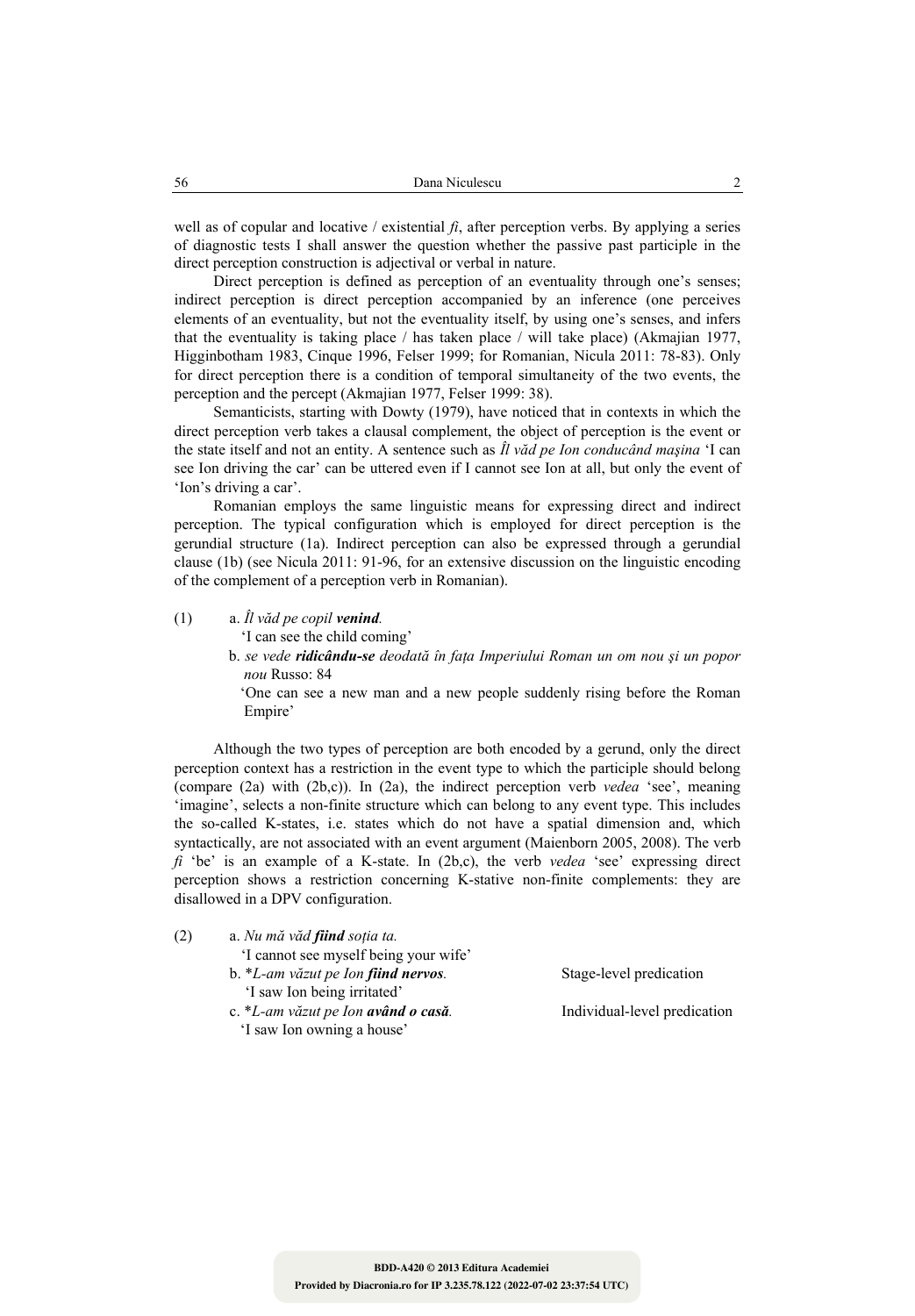Romanian DPV structures are more restricted than English ones. In English, a subclass of K-stative verbs can occur after a DPV, i.e. the subclass with a stage-level reading (3a), while predications with individual-level reading are ruled out (3b) (Carlson 1977: 125, Higginbotham 1983, Felser 1999). This is considered to be a consequence of the fact that the complement of a direct perception verb needs to be actualized, to manifest itself at the moment of perception. As seen above, in Romanian, they are banned irrespective of the episodic or individual character of the predication (2b, c).

#### (3) a. *I saw John being irritated.*  b. \**I saw John owning a house.*

As far as the *be-*passive gerund in DPV configurations is concerned, Romanian disallows it (4a) (GALR 2005 I: 535). According to GALR, the gerund occurring after a DPV cannot be passivized. This study nuances the GALR analysis: in Romanian, the gerundial passive morpheme *fi* 'be' is not projected after a direct perception verb, but its complement, the passive past participle, *can* occur in the DPV structure (4b). Therefore, the past participle, which seems to behave like a simple adjectival small clause (*Te-am văzut tristă / bătută* 'I saw you (being) sad / beaten'), is, in fact, in many contexts ambiguous between an adjectival and a verbal interpretation.

| (4) | a. $L - am$ |                                                               |  | văzut <b>fiind bătut</b> de cineva în piață. |  |  |  |  |
|-----|-------------|---------------------------------------------------------------|--|----------------------------------------------|--|--|--|--|
|     |             | $CLACC.3SG = (I) have seen being beaten by someone in market$ |  |                                              |  |  |  |  |
|     | $b.$ L-am   | văzut                                                         |  | <b>bătut</b> de cineva în piată.             |  |  |  |  |
|     |             | $CL$ .ACC.3sG = (I) have seen                                 |  | beaten by someone in market                  |  |  |  |  |
|     |             | 'I saw him being beaten by someone in the market'             |  |                                              |  |  |  |  |

Romance languages, such as Italian  $(5a)$  and French<sup>4</sup> (5b), but not Spanish (5c), allow a non-finite *be-*passive structure after a DPV (Renzi, Salvi, Cardinaletti: 510 for Italian), and so do Germanic languages, such as English (5d) and Dutch (5e). Spanish used to allow the *be-*passive non-finite form in older stages of the language (NGLE 2009: 2007). One can see that Romanian groups together with Spanish in ruling out the non-finite passive morpheme *be* after a verb of direct perception: (4a) above is ungrammatical, while (4b) is fully acceptable.

- (5) a. *Hanno visto tutta la riva essere inondata dal mare.* Renzi, Salvi, Cardinaletti: 510 'They saw the whole river being flooded by the sea'
	- b. *Son horreur, le soir, quand elle m'a vue être draguée par deux Polonais très vulgaires.* Frantext

 'Her horror, that evening, when she saw me being picked up by two very vulgar Poles'

- c. *Sin mí se hubiese visto (\*ser / \*siendo) comido de piojos* books.google.com 'without me he would have seen himself eaten by lice'
- d. *I saw John being beaten by his father.*
- e. *Ik zag John geslagen worden door zijn vader.*

I saw John beaten be(INF) by his father

<sup>4</sup> A corpus analysis was made for French, based on Frantext. Grevisse (1993) does not discuss these contexts.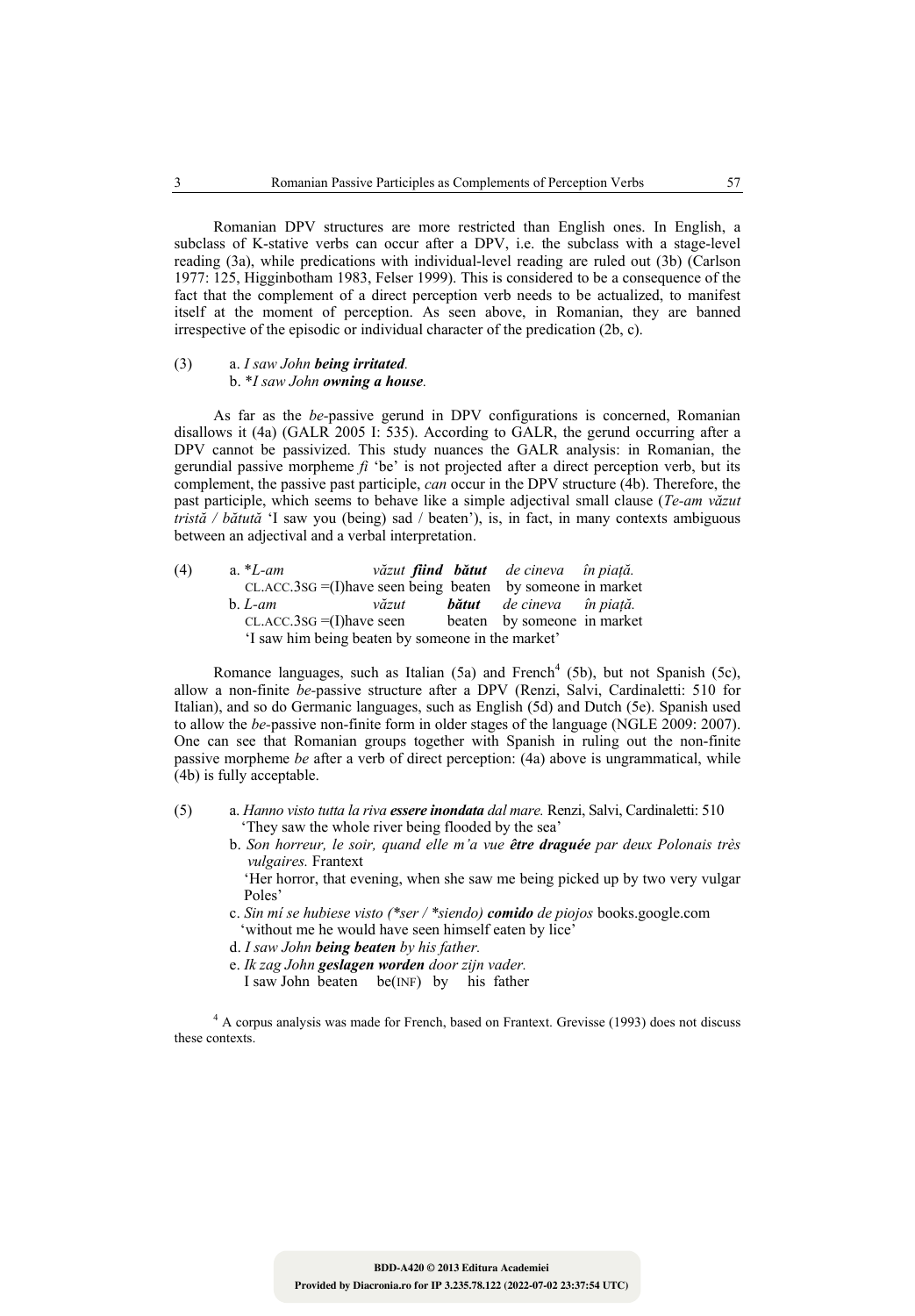The article is organized in five sections. In section 2, I shall look at the evolution of the direct perception verb + gerundial structure in Romanian, to see whether structures (4a, b), as well as (2b), are attested in older stages of the language. In section 3, I shall discuss the syntactic characteristics of the DPV configuration in Contemporary Romanian (CR). In section 4, I apply a number of diagnostic tests used in the literature to distinguish between the verbal and the adjectival use of the participle. I shall argue that not all past participles which occupy the position of complement of perception verbs are adjectival. Section 5 contains the conclusions.

For the diachronic study, I shall use a large corpus of Old Romanian (OR)  $16<sup>th</sup>$  to  $18<sup>th</sup>$ century texts, to which a number of eight selected  $19<sup>th</sup>$  and  $20<sup>th</sup>$  century texts will be added.

# **2. THE EVOLUTION OF THE** *DPV + GERUNDIAL CLAUSE* **CONFIGURATION**

#### **2.1.** *The* **fi-***passive gerund*

The *fi-*passive gerundial clause is used in different structures in OR, such as in adverbial clauses (6). The analysis of a large corpus of Old Romanian texts has yielded no examples in which the *fi-*passive gerund is lexicalized in the DPV structure. All the identified contexts display a passive past participle without  $f_i$  after a direct perception verb (7).

- (6) *Şi atâta ocărâtă fiind, credinţă era aceiia*. Coresi, *Evanghelia cu învăţătură*: 360 and so called-names being faith was that-one.DAT 'And even being called so many names, she had faith'
- (7) *mainte de cruce nu se cădea a se grăi nemică cu frâmseaţe dumnezeiască de*  before of cross not was-proper to REFL.3SG say nothing with beauty Godly of *Hristos, că cei ce ară fi auzit această minune preaslăvită, deci de-aciia vrea vedea*  Christ because those that would have heard this wonder glorious so for this will see *pre el răstignit, ce slavă vrea fi avut de el?* Coresi, *Evanghelia cu învăţătură*: 599 PRE he.ACC crucified what glory would have had from him 'Before the crucifixion it was not proper to speak about Christ's Godly beauty, because what kind of happiness would have drawn from him those who would have heard about this glorious miracle and afterwards would have seen him crucified?'

#### **2.2.** *Copular and predicative* **fi**

As far as the use of statives after perception verbs in Old Romanian is concerned, a number of contexts with copulative and locative / existential *fiind* 'being' were found in the corpus. All the contexts with *fiind* are from translated texts; this can indicate that they were actually used in OR, but they could also be structures copied from the original. Examples  $(8a,b)$  contain the copulative *fi* and examples  $(8c,d)$ , the predicative *fi*. No such examples were found after the  $17<sup>th</sup>$  century.

(8) a. *E să ş-ară vedea frate-său sau soru-sa goli fiind şi lăsaţi de*  and if (they)would see brother=his or sister=his naked being and left of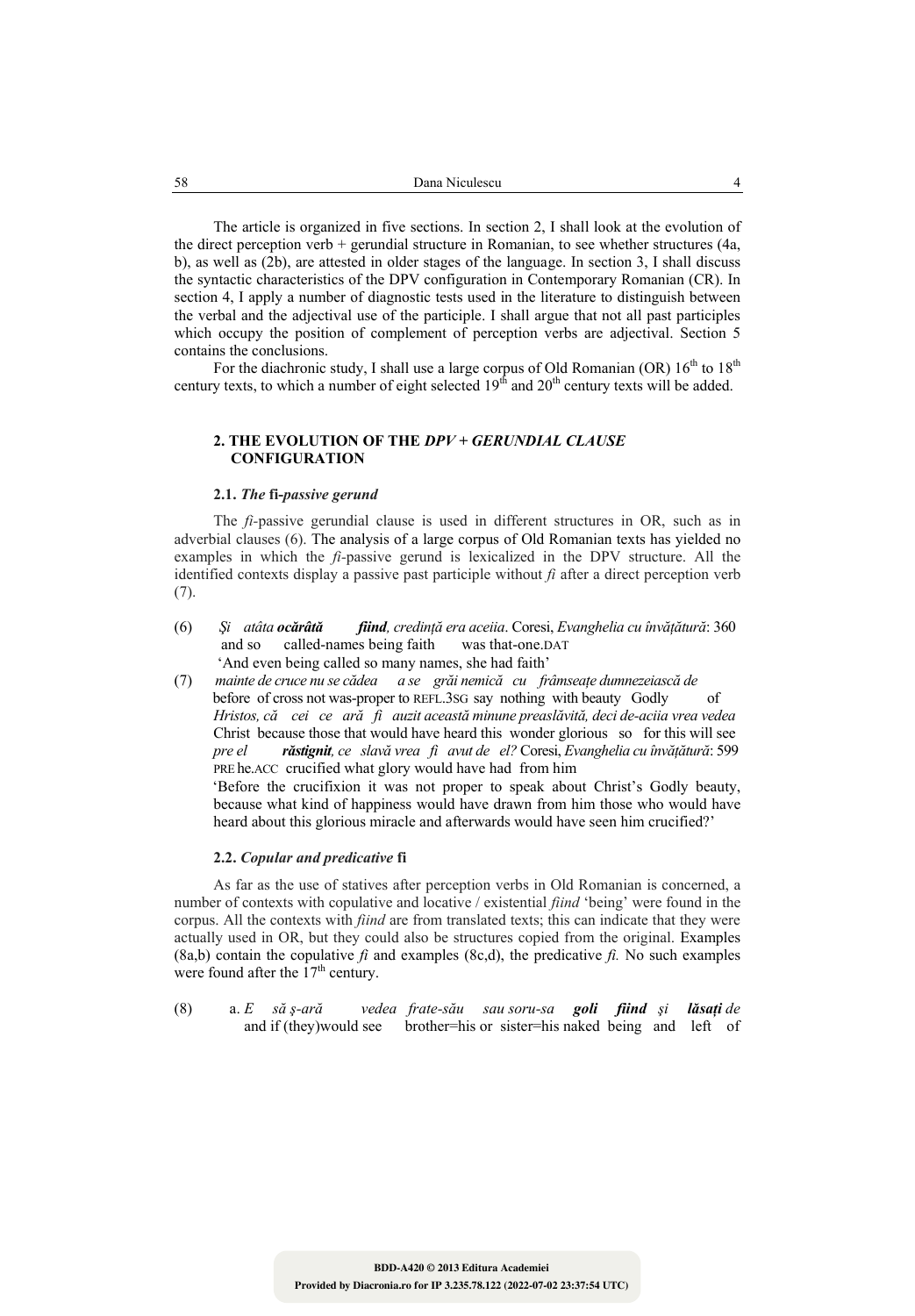*a zileei hrană fiind* Coresi, *Lucrul apostolesc*: 149 the day'snurture being

'And if he saw his brother or sister ill-clad and lacking the day's nurture'

b. *Iară să văm vedea şi destui oameni răi îmbogăţindu-se şi*  and if (we)shall see also enough men bad becoming-rich=REFL.3SG and  *veselindu-se şi sănătoşi fiind* Coresi, *Evanghelia cu învăţătură*: 161 having-a-good-time=REFL.3SG and healthy being 'And if we also see many evil men becoming rich and having a good time and

being healthy'

- c. *însuţi fiind în ochiul tău bârna nu vezi* Coresi, *Tetraevanghelul*: 128r yourself being in eye.DEF your beam.DEF not (you)see
- 'you yourself cannot see that there is a beam in your eye'<br>*lară Simon și el crezu și botezîndu-să rămînea* d. *Iară Simon şi el crezu şi botezîndu-să rămînea cu Filipp şi,*  and Simon also he believed and getting-baptized (he)remained with Philip and  *văzând seamnele*

seeing signs.DEF

 *şi puteri mari fiind, să mira. Noul Testament*: 145r and powers great being REFL.3SG (he)wondered 'And Simon also believed and, getting baptized, he remained with Philip and, seeing the signs and the great miracles, he wondered'

In all the contexts with copular and locative *fiind,* the gerundial structure denotes a stage-level predication. If we admit that the configuration was really used in the  $16<sup>th</sup>$  and 17<sup>th</sup> century, this shows that OR followed the more general Romance and Germanic aspectual restriction, disallowing K-state predications with an individual-stage reading after DPVs, while allowing those with a stage-level interpretation. However, in all its occurrences, the verb *be* denotes a state which cannot be directly perceived. The grammaticality of *fiind* 'being' DPV structures could be due to the possibility to recategorize K-state verbs into perceivable eventualities (D-states or activities) in Old Romanian. It can also be the case that in Contemporary Romanian this recategorization is not allowed any more, therefore the verb *fiind* is ruled out in all the contexts involving a DPV. Another explanation for the OR contexts is provided by the fact that the DPV and the verb *fiind* are never adjacent, which could lead to the gerund not being felt as the complement of the perception verb any more.

## **2.3.** *The* **se-***passive gerundial structure*

If the *fi-*passive gerund was not identified in OR, the *se-*passive gerund form is attested. Example (9a) is a 17th century context which encodes direct perception. *Se-*passive complements of DPVs are also present in Contemporary Romanian (9b).

- (9) a. *cînd vădu o vită necuvîntătoare junghindu-se Mărgăritare*: 38v when (they)see a beast not-speaking slaughtering=REFL.PASS 'when they see a beast that cannot speak being slaughtered'
	- b. *Vedem aducându-i-se cafeaua de către un chelner înalt*. (we)see bringing=CL.3SG.DAT=REFL.PASS coffee.DEF by a waiter tall 'We can see his coffee being brought by a tall waiter'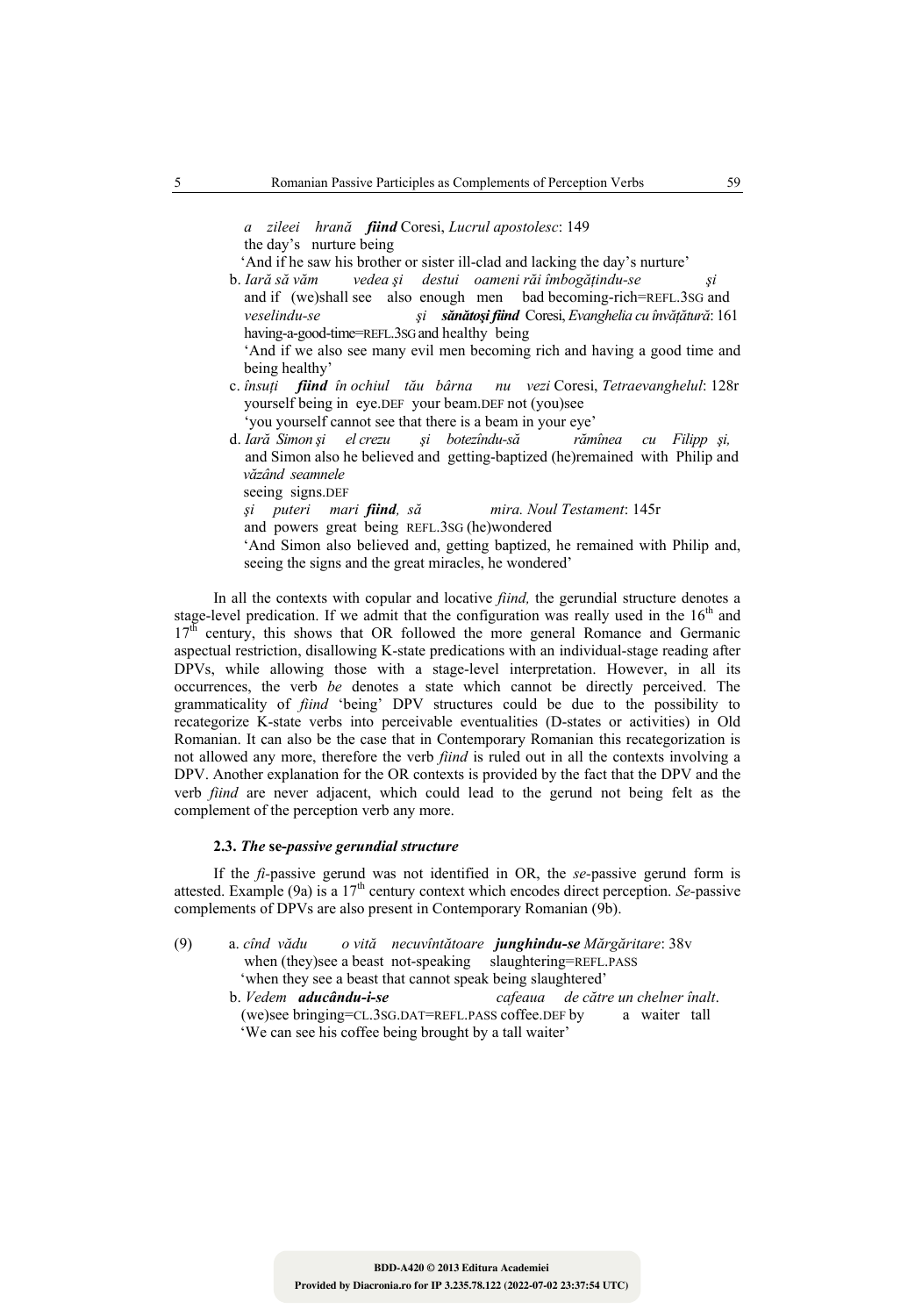This leads us to the conclusion that the passive of a non-finite verbal form can occur after a verb of direct perception at all the stages of Romanian. It also reinforces the idea that the ungrammaticality of a structure like (4a) in CR is not due to the passive form being ruled out after a DPV, but to the impossibility of the verb  $\hat{h}$  to occur in a passive gerundial structure in direct perception constructions.

# **3. THE PASSIVE GERUND AFTER A DPV IN CONTEMPORARY ROMANIAN**

#### **3.1.** *Configurations with a passive gerund in CR*

In Contemporary Romanian, the gerund can occur in the passive form in a number of configurations: in absolute structures (10a), in 'coordinated' structures, in which the predication expressed by the gerundial construction can be replaced by an *and*-finite clause (10b), in adverbial constructions (10c), in configurations in which the gerund phrase is headed by the complementizer *ca* (10d), and in structures in which *vedea* 'see / imagine oneself' has an indirect perception meaning (10e), but not in those expressing direct perception (10f).

- (10) a. *Maşina mea fiind tractată de un camion, eu am plecat pe jos acasă.*  car.DEF my being towed by a truck I have left on foot home 'As my car was towed by a truck, I went home on foot'
	- b. *Maşina a rămas la Bacău, fiind adusă de Ion la Iaşi după trei zile.*  car.DEF has remained at Bacău being brought by Ion at Iaşi after three days 'The car was left in Bacău, and was brought to Iaşi by Ion three days later'
	- c. *Fiind observată de George, a fost nevoită să-l salute.*  being noticed by George (she)has been obligated to=CL.3SG.ACC greet 'Being noticed by George, she had to greet him'
	- d. *Socotesc acest capitol ca fiind ştiut de studenţi.*  (I)consider this chapter as being known by students 'I consider this chapter to be known by the students'
	- e. Nu mă văd  $\int_{\text{IP}}$  *fiind numită* în funcția de director. not CL.1SG.ACC see being appointed in function.DEF of director 'I do not see myself being appointed director'
	- f. \*L-am  $v\check{a}zut$   $\lbrack$ *<sub>IP</sub> fiind bătut* de cineva în piață]. CL.3SG.ACC =(I)have seen being beaten by someone in market 'I saw him being beaten by someone in the market'

# **3.2.** *The analysis of the passive gerundial structure*

In both (10e) and (10f), which repeats (4a), the verb *vedea* selects a small clause (an Inflectional Phrase), which lacks a Complementizer (Felser 1999: 230-2). Therefore, the difference in acceptability between (10e) and (10f) is not due to the fact that a DPV selects a different type of small clause than the indirect perception verb.

I shall follow the analysis proposed by Dobrovie-Sorin (1994) and Avram and Hill (2007), which denies auxiliary status to the Romanian passive morpheme  $a \hat{f}$ , on the basis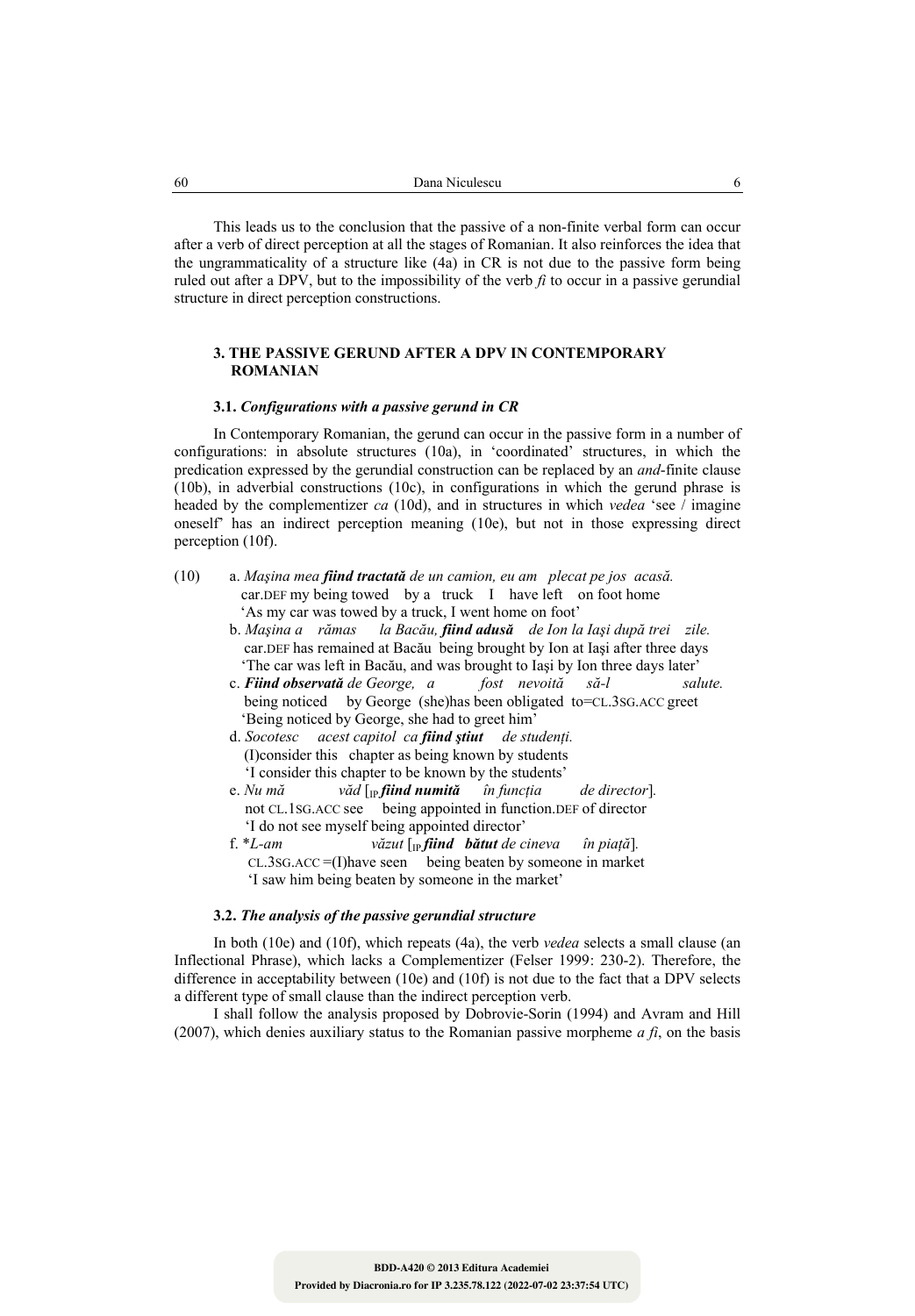of a number of characteristics. Among these, the above mentioned authors discuss the possibility of occurrence of the subject between *a fi* and the passive participle (*A fost Maria văzută ieri în centru* 'Was Maria seen yesterday in the center'). An additional argument is the identical paradigm of passive and copular / locative *a fi*.

I shall propose a unitary analysis of the verb *a fi* with all its uses: passive morpheme, copula, locative / existential verb. We are dealing with one and the same verb *be* in all its contexts of occurrence. Both the copula and the locative / existential *a fi* take a small clause complement (Hoekstra and Mulder 1990, Freeze 1992). This analysis also holds for *a fi*  from the passive structure: it is a copula which selects a passive past participle (an Aspectual Phrase) as its complement.

Analyzing the two types of stative verbs, the *D-States*, which are associated with an event argument, and the *K-states*, which do not have this argument, Maienborn (2005) shows that copulative and locative predications with *be* behave identically to typical *K-state*  verbs (such as *semăna* 'resemble'*, şti* 'know'*, iubi* 'love' etc.)*.* I shall consider that, in all configurations, *fi* 'be' predications are K-state expressions. The states encoded by these verbs cannot be directly perceived; therefore they will be banned from the context of a verb such as *vedea* 'see' (2b,c). The question remains why they are possible in other languages, such as English (3a). It might be the case that the English verb *be* can be recategorized from a K-state into a verb denoting a perceivable eventuality, such as an activity, and that this recategorization does not take place in (Contemporary) Romanian.

The difference displayed in (10e and f) by configurations that encode direct and indirect perception lies not in their syntactic structure, but in the aspectual verb type selected by the matrix verb. Romanian direct perception verbs never admit gerundial complements containing a *K-state* predication.

# **4. THE PASSIVE PAST PARTICIPLES AS COMPLEMENTS OF DPVs**

#### **4.1.** *Verbal and (resultative) adjectival passive participles*

In the generative framework, the distinction between verbal (12a) and adjectival passive participles (12c,d) goes back to Wasow (1977), and subsequent work by Bresnan (1982), more recently, Meltzer-Asscher (2011), and Nicolae & Dragomirescu (2009) for Romanian, a.o. A finer distinction within the domain of adjectival participles was made by Kratzer (1994, 2000) and Embick (2004), who separate purely stative adjectives (12d) from resultative adjectives (12c); the latter refer to the state resulting from a previous event. Recently, a subtle distinction was also made in the domain of verbal past participles, between a highly eventive verbal participle and a verbal participle with lower eventivity (Sleeman 2011, 2012). The highly eventive verbal participle is illustrated in (12a), with the passive *be*, while the lower eventive one is exemplified in (12b), where it is the complement of copular *be,* a typical adjectival context. One of the tests which were applied to past participles with adjectival behavior to prove that in some contexts they preserve their verbal nature (being, actually, mixed categories) is the possibility of combination with the aspectual adverb *recently,* placed to their right.

See (12a, c, d), built on Kratzer's (2000) examples, and (12b), based on Sleeman (2011).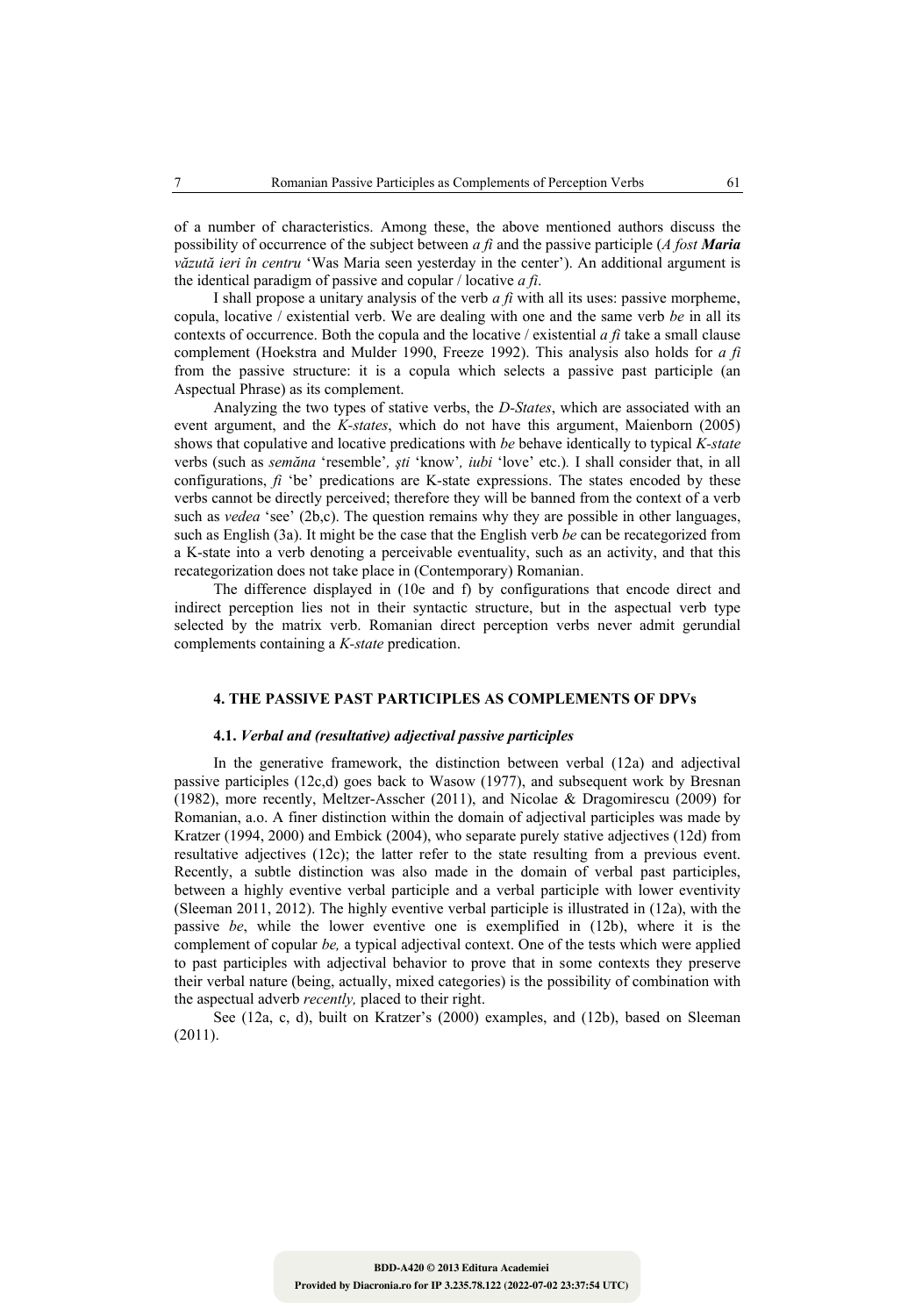(12) a. *Vena a fost obturată dinadins de chirurg.* 

- 'The vein was obstructed by the surgeon on purpose' b. *Vena este obturată recent.* 
	- 'The vein is recently-obstructed'.
- c. *Vena este obturată, pentru că mai demult un cheag de sânge a obturat-o.*  'The vein is obstructed, because some time ago a blood clot obstructed it'
- d. *Vena este obturată. Este un defect genetic.*  'The vein is obstructed. It is a genetic flaw'

In the DPV structure (13a), the verbal passive participle encodes the eventuality which is being perceived. Specifically for this configuration, the verbal participle is restricted to the imperfective aspectual value, because the predication needs to obey the temporal simultaneity condition (the event of *beating* takes place simultaneously with its perception). The adjectival passive participle in (13b) denotes a state. In the DPV structure, it always has a resultative reading, expressing the state which holds after the event encoded by its verbal base has taken place. This means that the adjectival participle is restricted to the perfective aspectual value, marked in (13b) by the modifier *deja* 'already' (*vopsită*  'painted' is the state resulting after the event of painting, and this state is the object of perception). However, in (13c), the passive participle *vopsită* is also resultative, i.e. the object of perception is the result of the eventuality, but this participle can combine with the aspectual adverb *recent* 'recently', placed at the right of the participle, as well as with locatives which refer to the event encoded by the verbal base. Locative adverbials can only occur in (13c) if the speaker has previous knowledge about the place where the event occurred, as he only perceives its result. The behavior of the passive participle in (13c) suggests that it is still verbal in nature; it is the verbal participle which is placed lower on the eventivity scale, distinguished by Sleeman (2011, 2012, p.c.). The analysis of (13c) will be the object of future research; in this paper I shall be concerned with the distinction between (13a) and (13b). In the next sections, I shall call contexts such as (13a) 'eventive (verbal) participles', but they could also be labeled 'fully eventive verbal participles', in order to distinguish them from contexts such as (13c), containing a less eventive verbal participle.

| (13) | a. Am văzut mașina [ <b>vopsită</b> de muncitori în fața mea]. | Eventive (verbal)           |  |  |  |  |
|------|----------------------------------------------------------------|-----------------------------|--|--|--|--|
|      | I saw the window being painted by the workers in front of me'  |                             |  |  |  |  |
|      | b. Am văzut mașina [deja vopsită].                             | Resultative (adjectival)    |  |  |  |  |
|      | I saw the window already painted'                              |                             |  |  |  |  |
|      | c. Mașina am văzut-o [vopsită recent în atelierul auto].       | <b>Resultative (verbal)</b> |  |  |  |  |
|      | 'As for the car, I saw it painted recently in the workshop'    |                             |  |  |  |  |

The fact that past participles can occur after a perception verb in the absence of the auxiliary *be(ing)* was noticed for English (Carlson 1977:124-26, Akmajian 1977, Felser 1999: 26). The verbal and the adjectival use of the participle are illustrated in (14a and b).

(14) a. *I felt my foot kicked*. Felser 1999: 26, ex. (44) b. *She saw him beaten up and bruised, lying on the floor.*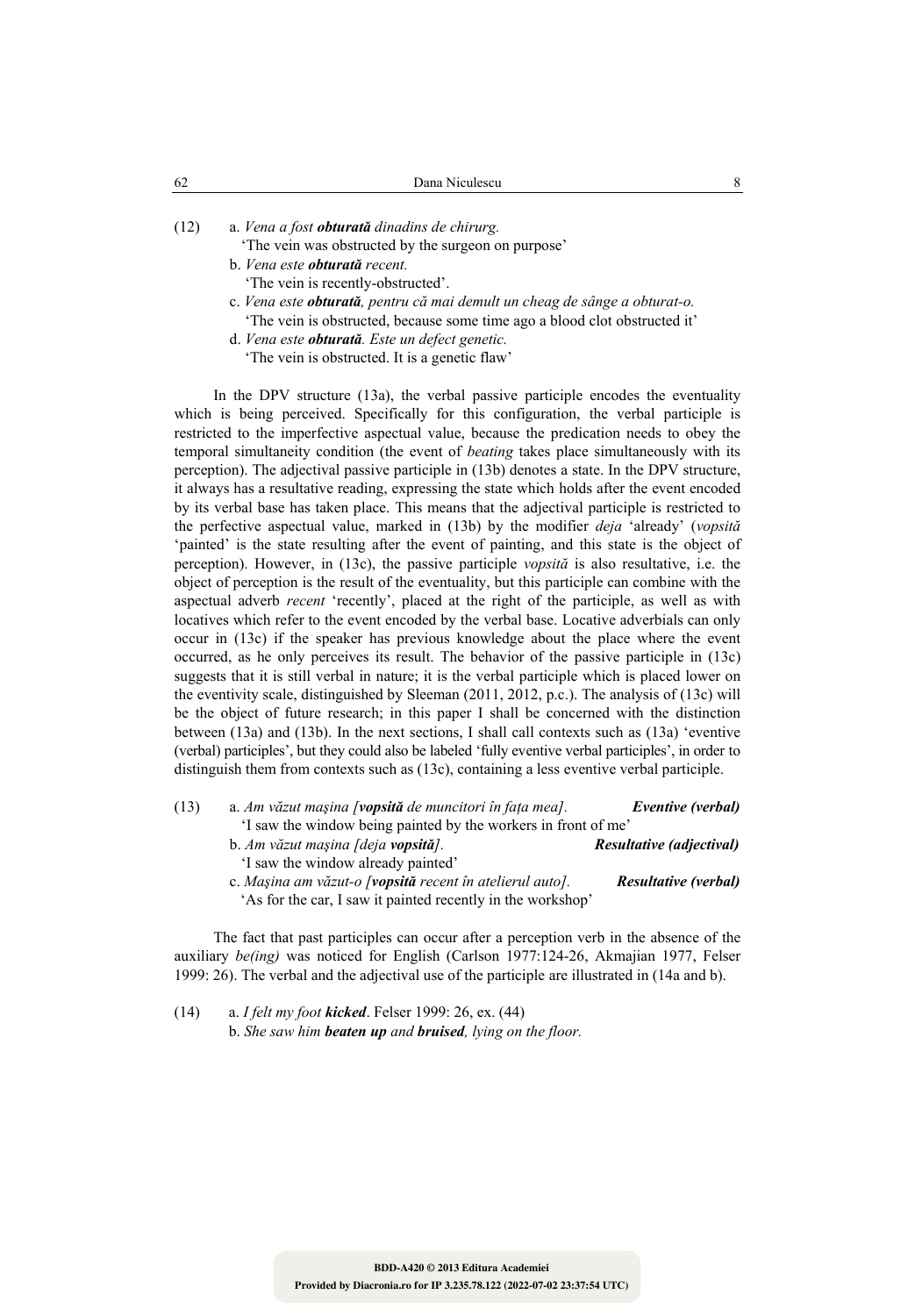### **4.2.** *Common features of verbal and adjectival passive past participles*

Passive past participles have a number of features which both their verbal and adjectival uses share: adjectival inflection, voice features, prefixal negation, and lexicalization of prepositional objects.

### **4.2.1.** *Adjectival inflection*

The passive participle has adjectival inflection and agrees in gender and number with the subject of the non-finite clause, like a simple adjective.

(15) a. *Am văzut-o pe fata aceea purtată în braţe de un medic. Verbal* (I)have seen=her.ACC PE girl-F.SG that carried-F.SG in arms by a doctor 'I saw that girl (being) carried by a doctor in his arms'

b. *Am văzut uşa închisă. Adjectival*

 (I)have seen door.THE closed- F.SG 'I saw the door closed'

#### **4.2.2.** *Voice features*

Romanian grammars mention that the past participle contains passive or active voice features. Most participles which have a transitive verbal base contain passive voice features (*văzut* 'seen'*, cunoscut* 'known'), but a number of them have active voice features, when their base has an absolute use (*băut* '(who has) drunk', *mâncat* '(who has) eaten'). Some participles have passive voice features for their causative counterpart, and active, for their unaccusative counterpart (*prăjitură coaptă* 'baked cake' [+Passive] */ piersică coaptă* 'ripen peach' [+Active]). The [+Active] feature is general for the participle of unaccusative verbs (*plecat* '(who has) left', *venit* '(who has) come') (Dindelegan 2003: 125, GALR I: 507). In this section, only passive past participles are analyzed.

## **4.2.3.** *Negation*

Both the verbal and the adjectival passive participle are negated by means of the prefix *ne-*, the prefix which Romanian employs for non-finite verbal forms (with the exception of the infinitive) (16a), as well as for adjectives (16b) (Giurgea & Soare 2007). This creates ambiguities between *ne-* used as a clausal negation in the case of the verbal and resultative participle and as a constituent negation in the case of simple adjectives. In contexts involving a perception verb, negation has scope over the whole participial phrase, no matter if we are dealing with a verbal or an adjectival participle (16c-e). However, in these contexts, the prefixal negator usually signals the adjectivation of the participle (16c, d) and, therefore, it generally disambiguates those contexts in which both the eventive (verbal) and the resultative (adjectival) readings are available.

In DPV structures, passive participles can preserve their verbal category when they are negated (16e) (Higginbotham 1983, Kratzer 1994, 2000, Anagnostopoulou 2003). The result of applying the negative operator in (16e) is not the negation of the event occurring (since a non-event is impossible to perceive), but the assertion that the contrary event is taking place. Example (16e) reads as 'I saw that the boy was not carried in his mother's arms, but was instead walking / lying in his stroller etc.'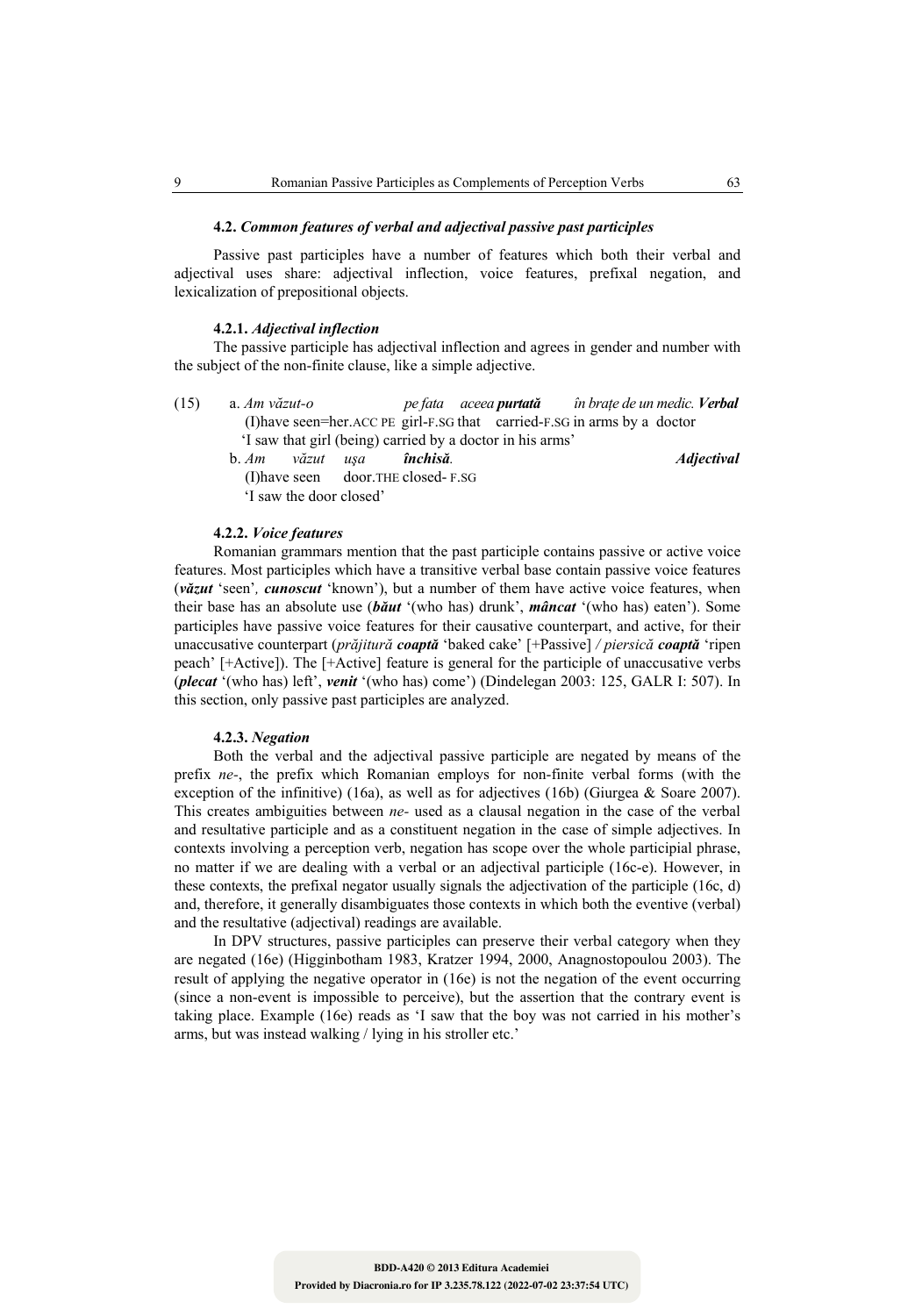| 64   | Dana Niculescu                                                                                                                                                                                                                      |  |  |  |  |  |  |
|------|-------------------------------------------------------------------------------------------------------------------------------------------------------------------------------------------------------------------------------------|--|--|--|--|--|--|
| (16) | a. Ne <b>fiind purtat</b> în brațe de mamă, copilul a obosit<br>repede.<br>not-being carried in arms by mother child. THE has become tired quickly<br>'Not being carried in her arms by his mother, the child became quickly tired' |  |  |  |  |  |  |
|      | b. voce neclară<br>voice unclear<br>'unclear voice'                                                                                                                                                                                 |  |  |  |  |  |  |
|      | c. Pachetul l-am văzut <b>nedesfăcut</b> de mama (*cu mine de față)                                                                                                                                                                 |  |  |  |  |  |  |
|      | I saw the package unopened by mother (in my presence)'                                                                                                                                                                              |  |  |  |  |  |  |
|      | d. Am văzut florile neudate de mama (*cu mine de față)                                                                                                                                                                              |  |  |  |  |  |  |
|      | 'I saw the flowers unwatered by mother (in my presence)'                                                                                                                                                                            |  |  |  |  |  |  |
|      | văzut pe băiețel <b>nepurtat</b> în brațe de mama<br>lui.<br>e. $L$ -am                                                                                                                                                             |  |  |  |  |  |  |
|      | him=(I) have seen PE boy. DIM not-carried in arms by mother. THE his                                                                                                                                                                |  |  |  |  |  |  |
|      | 'I saw the little boy not being carried by his mother in her arms'                                                                                                                                                                  |  |  |  |  |  |  |

#### **4.2.4.** *Lexicalization of the participle's prepositional object*

Both verbal and adjectival participles can lexicalize their prepositional objects (17a, b) (Pană Dindelegan 2003: 124).

(17) a. *Am văzut schiurile sprijinite de perete de copii când intrau în casă. Verbal* 'I saw the skis being put against the wall by the children, as they entered the house' b. *Am văzut schiurile sprijinite de perete. Copiii le puseseră acolo. Adjectival* 'I saw the skis put against the wall. The children had put them there'

# **4.3.** *Diagnostic tests for the verbal / adjectival use of the passive participle in DPV configurations*

On the basis of a number of diagnostic tests, the verbal (eventive) use of the passive past participles will be distinguished from the adjectival (resultative) use, in configurations with direct perception verbs.

# **4.3.1.** *Diagnostic tests for the adjectival use of the passive participle in DPV configurations*

**4.3.1.1.** Combination with [+perfective] aspectual adverbs placed in anteposition

In most contexts, aside from the direct perception structure, the past participle's aspectual value is [+Perfective]. As shown in section 4.1, the perfective aspectual value of the participle occurring after a direct perception verb yields a resultative interpretation, i.e. it is not the event which is perceived, but its result. Aspectual modifiers such as *deja*  'already' and *proaspăt* 'freshly, recently', combine with participles which project a [+perfective] Aspect head (Wasow 1977, Embick 2004). When placed in front of the participle, they signal its adjectivation (but not in postposition, see Sleeman 2011).

(18) a. *Camera o văd [deja / proaspăt zugrăvită].* 'I can see the room already / freshly painted'

# **4.3.1.2.** Coordination with a simple adjective

The possibility of coordinating the participle with a simple adjective is an indicator of its resultative adjectival reading. We can see that imperfective aspectual modifiers are ruled out in this structure.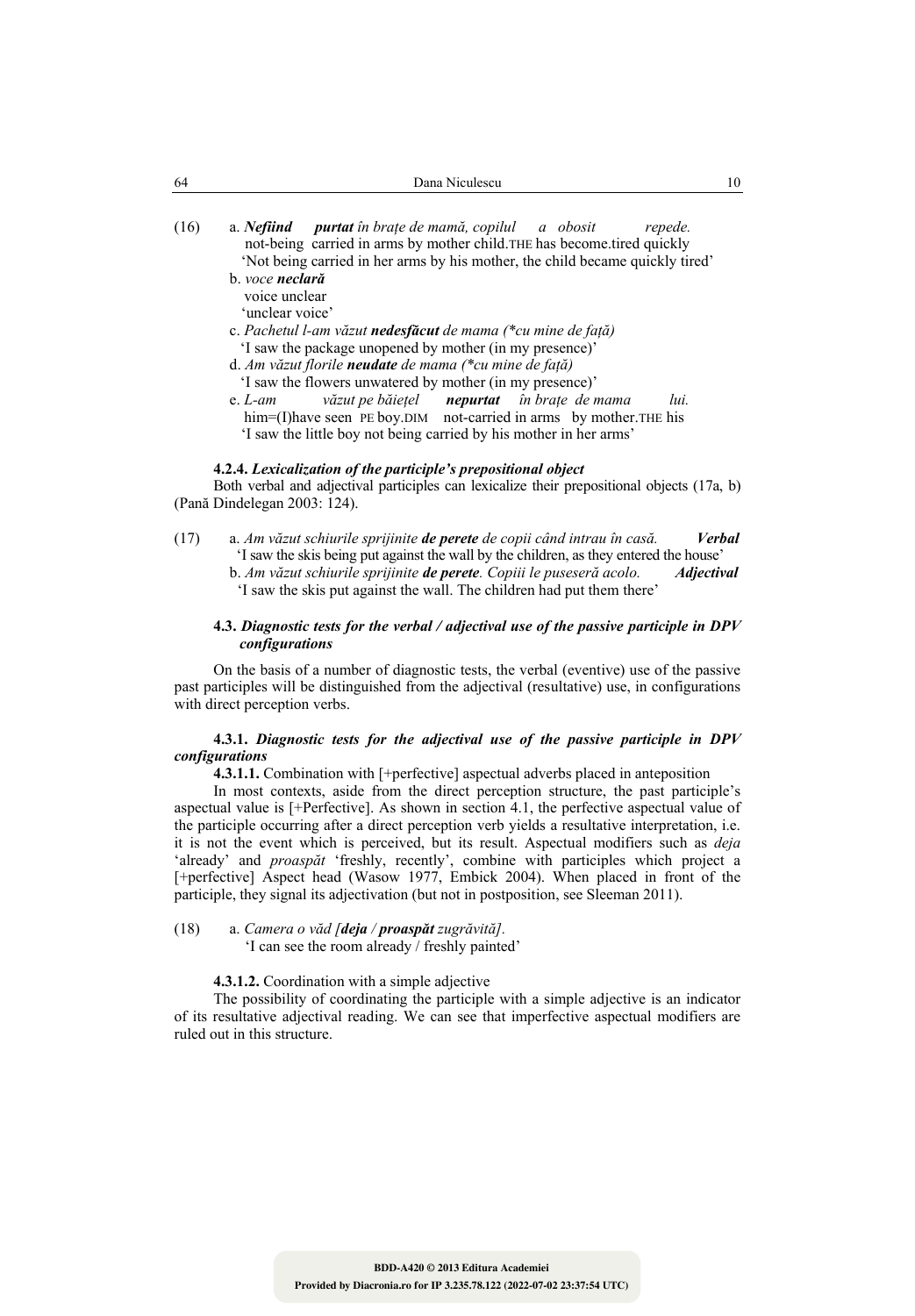(19) *Camera o văd curată şi (proaspăt) zugrăvită (\*în acest moment).*  'I can see the room being clean and (freshly) painted (\*at this moment)'

# **4.3.1.3.** Degree markers

The past participle in the DPV construction can take adjectival degree modifiers such as *foarte* 'very', which disambiguate its adjectival use. However, Kratzer (2000) notices that only resultative participles which denote 'target states', i.e. reversible states (20a), and not the ones denoting 'resultant states', i.e. irreversible states (20b), can take degree markers. In context (20a) the combination of the participle with a *by-*phrase and with an adverbial such as *în prezenţa mea* 'in my presence', modifying the event encoded by the gerund, is not possible.

# (20) a. *O văd foarte jignită (\*de Ion în prezenţa mea).*

'I can see her very offended (\*by Ion in my presence)'

- b. *Văd hârtia (\*foarte) aruncată pe jos.*
- 'I can see the paper thrown on the ground'

# **4.3.1.4.** Manner adverbials in anteposition

While manner adverbials which are postposed to the passive participle do not constitute a diagnostic test for the verbal or adjectival character of the participle (see 4.3.2.5), I consider that manner adverbials placed in front of the participle at least favor, if they do not always disambiguate, its adjectival reading. When a manner adverbial functions as an intensifier, which is the case of preposed *bine* 'well' in (21a), the adjectival interpretation of the participle is the only one available; we can see that an imperfective marker cannot be lexicalized any more. In context (21b), the aspectual/temporal adverbial *în acest moment* 'at this moment' is not fully acceptable, although some speakers allow it.

#### (21) a. *L-am văzut [pe copil bine hrănit (\*în acest moment)].*  (I)have seen PE child well-fed in this moment

 b. *L-am văzut [pe copil frumos pieptănat (?în acest moment) / urât îmbrăcat (?în*  (I)have seen PE child nicely combed in this moment ugly dressed in  *acest moment)].*  this moment

'I saw the child's hair nicely combed / I saw the child ugly dressed (right now)'

# **4.3.1.5.** Complement of the copula

The possibility of occurrence as the complement of the copula *fi* 'be'*, părea* 'look' tests the adjectival use of the passive participle (*Magazinul este / pare închis* 'The shop is / looks closed') (Emonds 2000, Embick 2004 a.o.; see Ocheşeanu & Vasiliu 1954, GALR I: 501 etc., for Romanian). However, this test cannot be applied to Romanian participial complements of direct perception verbs, since copulas are not allowed after these verbs (see (2b) and (22)).

(22) *Am văzut-o pe Maria (\*fiind / \*părând) bătută.* (I)have seen=CL.3SG.F.ACC PE Maria being looking beaten.F 'I saw Maria beaten / looking beaten'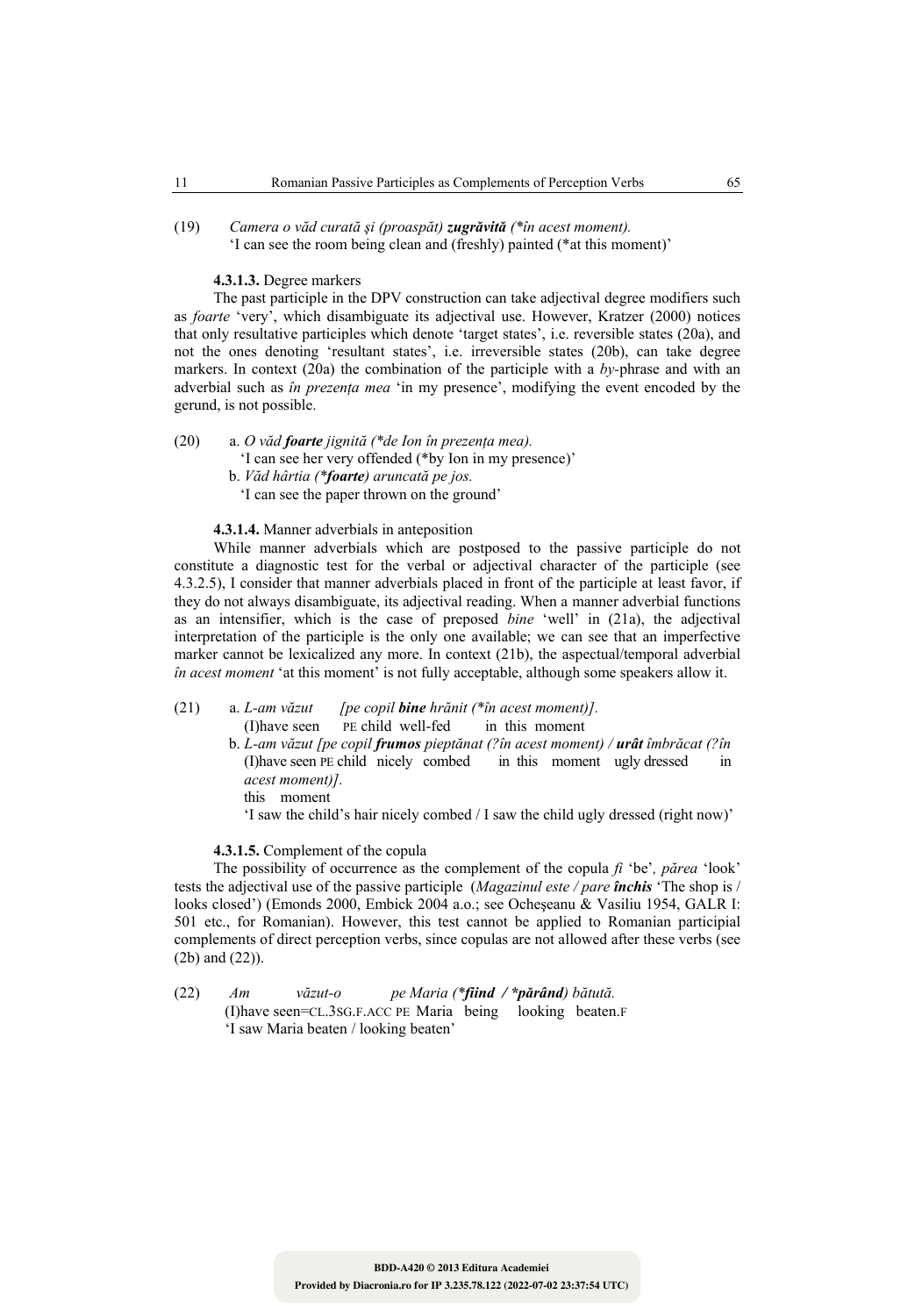#### **4.3.2.** *Diagnostic tests for the (fully) eventive verbal use of the passive participle*

#### **4.3.2.1** Imperfective aspectual operators

The presence of imperfective aspectual operators in the participial structure, such as the adverbials *acum* 'now', or *(chiar) în acest moment* 'at this (very) moment', indicates that the participle projects a [+imperfective] Aspect Phrase (Felser 1999: 216). This means that the event denoted by the participle is simultaneous with its perception, a necessary condition for the (fully) eventive reading of the participle.

# (23) *Îl văd [bătut acum / chiar în acest moment].*

'I can see him beaten now / at this very moment'

# **4.3.2.2.** '*În prezenţa mea'*

A series of adverbial phrases, such as *în prezenţa mea / în faţa mea / cu mine de faţă*  'in my presence', act as markers of the passive participle's eventive reading because they reinforce the direct perception meaning of the verb – they indicate that the event is actualized and witnessed by the perceiver.

(24) *L-am văzut pe copil bătut cu mine de faţă.*  'I saw the child beaten in my presence'

#### **4.3.2.3.** *By-*phrases

According to Kratzer (1994), verbs project a Voice Phrase, where the agent DP attaches. The lexicalization of the agent in the form of a *by-*phrase tests the participle's eventive use in languages such as German, in which resultative adjectival passive participles do not project a Voice Phrase (Kratzer 2000). In other languages, such as Greek, not only verbal, but also resultative adjectival participles project a VoiceP, therefore, a *by*phrase can occur with both types of participles (Anagnostopoulou 2003). Romanian is a language which groups typologically with Greek in this respect: both verbal and adjectival participles project a VoiceP (Nicolae & Dragomirescu 2009). This is why context (25a) is ambiguous between a verbal and an adjectival reading of the participle: 'I saw his mother dressing him', or 'I saw him already dressed'. If the subsequent sentence contains the adverbial phrase *în prezenţa mea* 'in my presence', as in (25b)*,* the passive verbal reading of (25a) is actualized. If the subsequent sentence emphasizes the anteriority of the event denoted by the participle, as in (25c), the resultative adjectival reading is actualized.

### (25) a. *L-am văzut îmbrăcat frumos de mama lui.*

'I saw him nicely dressed by his mother'

- b. *L-am văzut îmbrăcat frumos de mama lui. Asta s-a petrecut în prezenţa mea.* 'I saw him being dressed nicely by his mother. This happened in my presence'
- c. *L-am văzut îmbrăcat frumos de mama lui. Mama lui îl îmbrăcase cu un costum.*
- 'I saw him dressed nicely by his mother. His mother had dressed him in a costume'

 I conclude that the lexicalization of a *by-*phrase is not a diagnostic test for the verbal nature of the passive participles in DPV structures, although it usually favors this reading.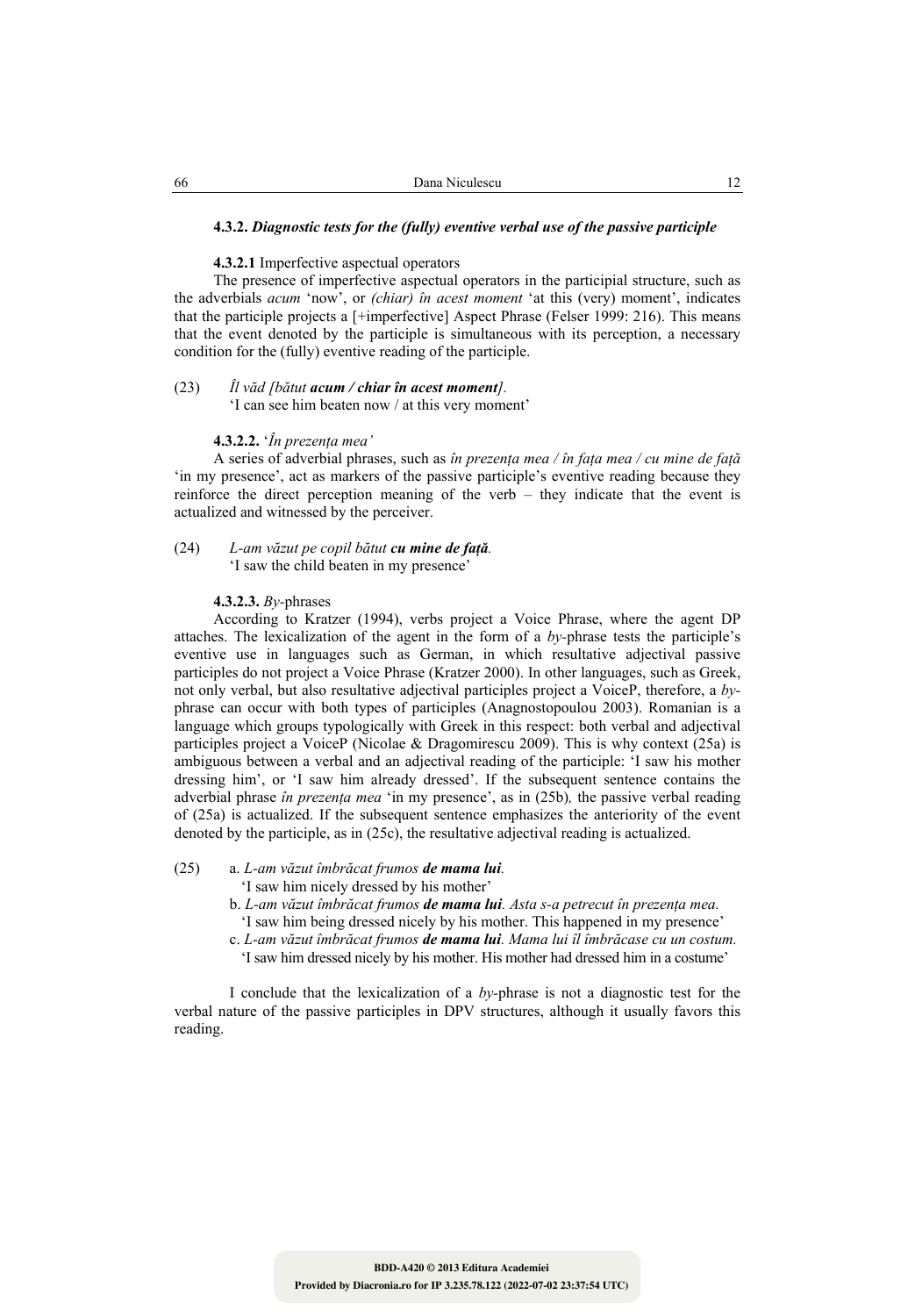#### **4.3.2.4.** Agent-oriented adverbial modifiers

Even in contexts in which the agent remains unlexicalized, its existence is signaled by manner adverbials such as *în mod voit / intenţionat* 'on purpose, with intent', *cu bunăştiinţă* 'consciously', *cu grijă, cu atenţie* 'carefully', which refer to the agent and are attached to the participle's Voice projection. I have shown in 4.3.2.3 that a Voice Phrase is projected by both types of participles. However, agent-oriented adverbials do not behave in a completely similar way. The adverbials *în mod voit / intenţionat* 'on purpose, with intent' and *cu bună-ştiinţă* 'consciously' strongly favor the eventive reading of the passive past participles (26a). In order for a resultative reading to occur with such adverbials, the perceiver of the state must have previous knowledge of the agent's intentions. The adverbials *cu grijă, cu atenție* 'carefully' can easily combine with both types of participles; the perceiver can see the action as being carefully carried out or the result of someone's having acted carefully (26b,c). Combination with agent-oriented adverbials will not represent a diagnostic test of "verbalness", but will favor the participle's verbal reading.

(26) a. *L-am văzut lăsat acolo intenţionat / cu bună-ştiinţă de fraţii lui. (Fusese lăsat acolo înainte să vin eu.)* 

 'I saw him (being) intentionally / consciously left there by his brothers. (He had been left there before I arrived)'

b. *L-am văzut pieptănat cu atenţie (cu mine de faţă / pentru că mama lui îl pieptănase cu atenţie).* 

'I saw his hair carefully combed (in my presence / because his mother had combed his hair with care)'

- c. *L-am văzut îmbrăcat cu grijă.*
- 'I saw him carefully dressed'

**4.3.2.5.** Locative, instrumental, purpose adverbials

Maienborn (2005) distinguishes between two types of locative adverbials which are related to the event argument contained by the base verb: internal and external locatives. In (26a), the adverbial *la cap* 'on the head' is the internal locative, while *în parc* 'in the park' is the external one. One can see in example (27a) that an internal locative modifier does not always disambiguate the participle towards an eventive reading. External locative modifiers seem to always point to the eventive interpretation of the participial structure (27a; see also 13c, for the resultative verbal participle). Purpose adverbials (27b) also disambiguate the passive participle towards a verbal reading. Instrumentals (27c) and manner adverbials (27d) are not diagnostics for the verbal reading. In (27c,d), the percept can be either the event of stabbing Ion / painting the fence green or the result of having stabbed Ion /having painted the fence green (for Romanian, see Ocheşeanu & Vasiliu 1954).

(27) a. *L-am văzut [[lovit la cap] în parc].* 

'I saw him being hit on the head in the park'

- b. *L-am văzut pe Ion [lovit peste picioare pentru a fi intimidat].*
- 'I saw Ion being hit in the legs in order to intimidate him'

c. *L-am văzut pe Ion [înjunghiat cu un cuţit de bucătărie].* 

'I can see Ion (being) stabbed with a kitchen knife'

d. *Am văzut gardul [vopsit în verde].*

'I saw the fence painted green'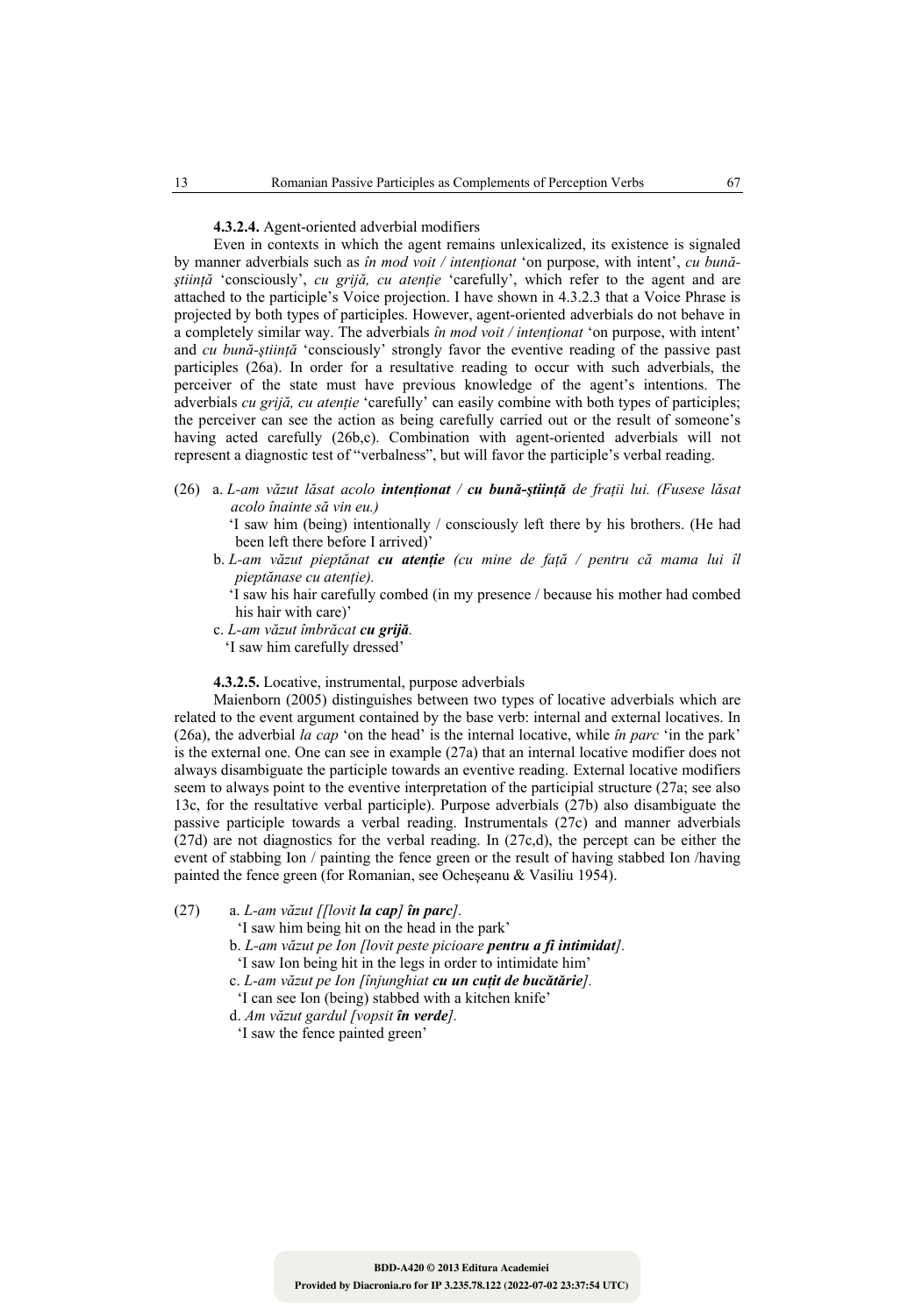The series of tests which were applied in this section show that the passive past participle occurring after a DPV can be not only adjectival, but also verbal. Generally, the past participle is ambiguous between the adjectival and the verbal use, but a number of diagnostic tests establish which of them is actualized in the context. Certain diagnostic tests are general, others, such as the lexicalization of the *by-*phrase, are not relevant for the group of languages which includes Romanian.

#### **5. CONCLUSIONS**

The analysis of Romanian gerunds which occupy the position of complement of direct perception verbs has shown that Romanian diverges from (certain) Romance and Germanic languages insofar as it rules out the gerundial passive morpheme *fiind* 'being' from this configuration. Unlike French and Italian among the Romance languages, and unlike English and Dutch among the Germanic ones, Romanian allows only the passive past participle to be present in the structure. Romanian is also set apart from languages such as English by the fact that the gerunds of stative verbs, such as *be* (belonging to the category *K-states*), cannot be complements of direct perception verbs, no matter if they have a stage- or individual-level reading. These two facts were given a unitary analysis: the verb  $f_i$  'be' is a lexical K-stative verb in all its occurrences, therefore, the ban on the passive, copular and locative / existential *be* is the consequence of the fact that Romanian rules out a lexical aspectual sub-class (the *K*-*states*) after verbs of direct perception*.* Old Romanian, on the other hand, allowed gerundial clauses with copular and locative *fi* as complements of DPVs, when they had a stage-level reading, similarly to English.

The passive past participle after a DPV is ambiguous between a verbal and an adjectival reading. Disambiguation between the verbal and the adjectival past participle is possible by applying a series of diagnostic tests for each of the two readings. Some of the tests reveal the fact that Romanian groups typologically with languages such as Greek, in which resultative adjectives project a Voice Phrase.

## SOURCES

Antim Ivireanu, *Didahii*, in: Gabriel Ştrempel (ed.), 1972, *Antim Ivireanu. Opere*, Bucureşti, Minerva. Bălcescu, Nicolae, 1998, *Românii supt Mihai-voievod Viteazu*, Chişinău, Litera.

*Biblia, adecă Dumnezeiasca Scriptură*: *a Vechiului şi Noului Testament, tipărită întâia oară la 1688 în timpul lui Serban vodă Cantacuzino, Domnul Ţării Româneşti: retipărită după 300 de ani în facsimil şi transcriere cu aprobarea Sfântului Sinod şi cu binecuvântarea Prea Fericitului Părinte Teoctist, Patriarhul Bisericii Ortodoxe Române*, 1988, Bucureşti, Editura Institutului Biblic şi de Misiune al Bisericii Ortodoxe Române.

Bogdan, Ioan, 1916, *Buletinul Comisiei istorice a României*, Vol. 2, 3, 4, 5, Bucureşti, Socec.

*Bucoavnă ce are în sine deprinderea învăţăturii copiilor la carte*, in: Em. Birdaş (ed.), 1989, *Bucoavnă. Bălgrad. 1699,* Alba-Iulia, Editura Episcopiei Ortodoxe de Alba-Iulia.

Cantemir, Dumitru, *Istoria ieroglifică*, P. P. Panaitescu, I. Verdeş (eds.), 1965, vol. I–II, Bucureşti, Editura pentru Literatură.

*Carte de bucate – O lume într-o carte de bucate. Manuscris din epoca brâncovenească*, I. Constantinescu (ed.), 1997, Bucureşti, Editura Fundaţiei Culturale Române.

Călinescu, George, 1965, *Bietul Ioanide*, Bucureşti, Editura pentru Literatură.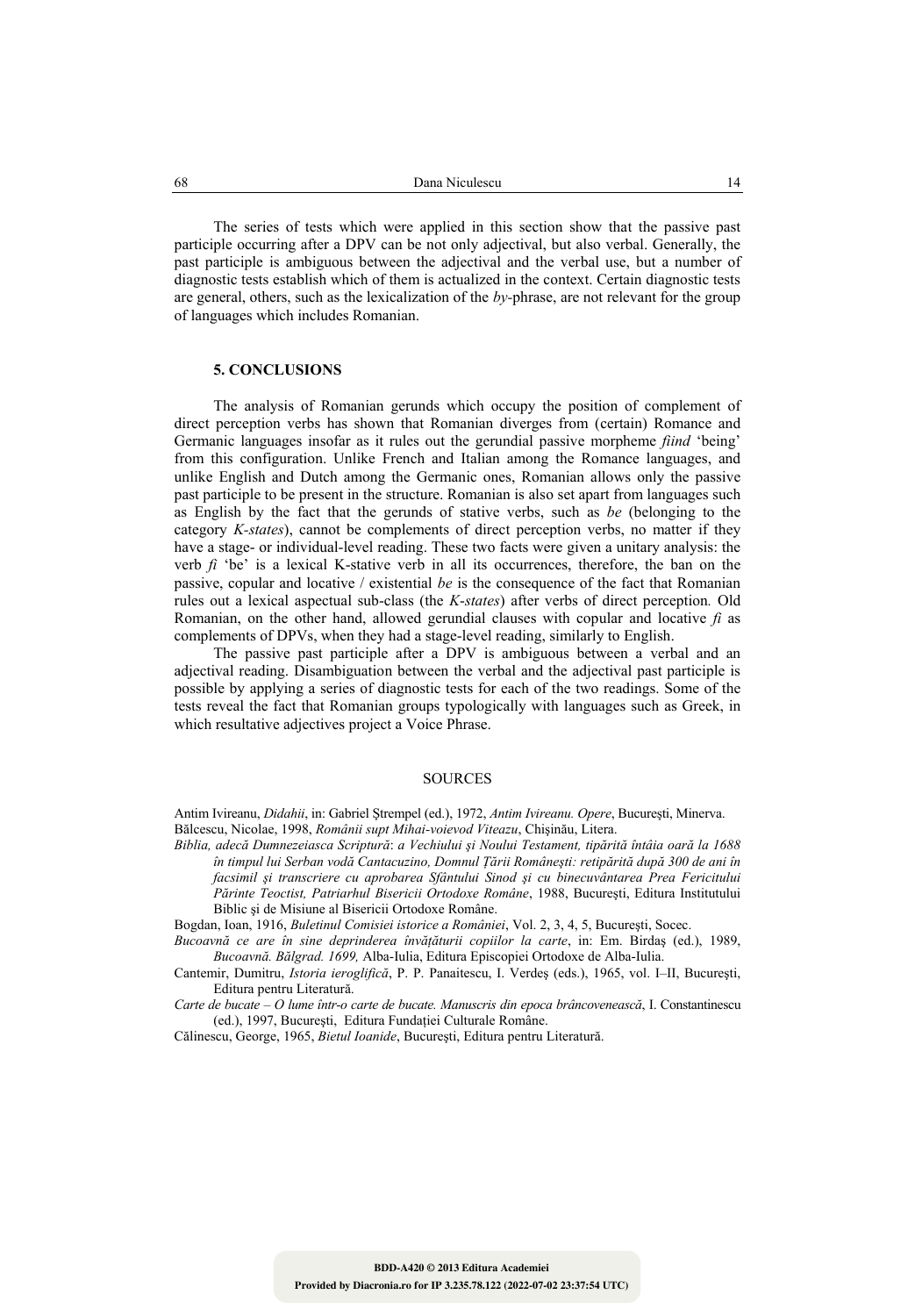Cărtărescu, Mircea, 1996, *Orbitor. Aripa stângă*, Bucureşti, Humanitas.

- Cărtărescu, Mircea, 2002, *Orbitor. Corpul*, Bucureşti, Humanitas.
- Chivu, Gheorghe, Magdalena Georgescu, Magdalena Ioniţă, Alexandru Mareş, Alexandra Roman-Moraru, 1979, *Documente şi însemnări româneşti din secolul XVI*, Bucureşti, Editura Academiei RSR.
- *Codice miscelaneu, copiat de popa Bratul*, in: Al. Gafton (ed.), 2003, *Codicele Bratul*, Iaşi, Editura Universităţii 'Al. I. Cuza', http://mail.lit.uaic.ro/gafton/.
- *Codicele Todorescu şi Codicele Marţian*, in: Drăganu, N. (ed.), *Două manuscripte vechi: Codicele Todorescu şi Codicele Marţian*, Bucureşti, Socec, 1914.
- Coresi, *Tâlcul Evangheliilor şi molitvenic românesc*, Vl. Drimba (ed.), 1998, Bucureşti, Editura Academiei Române.
- Coresi, *Evanghelie cu învăţătură*, in: S. Puşcariu, Al. Procopovici (eds.), 1914, *Diaconul Coresi, Carte cu învăţătură*, Bucureşti, Socec.
- Costin, Miron, *Letopiseţul Ţării Moldovei de la Aaron vodă încoace*, in: P. P. Panaitescu (ed.), 1958, *M. Costin, Opere*, Bucureşti, Editura de Stat pentru Literatură şi Artă.
- Coresi, *Apostol*, in: I. Bianu (ed.), 1930, *Texte de limbă din secolul XVI, IV*, Bucureşti, Tiparul "Cultura naţională".
- Coresi, *Pravilă*, in: I. Gheţie (ed.), 1982, *Texte româneşti din secolul al XVI-lea*, Bucureşti, Editura Academiei RSR.
- Coresi, *Psaltirea slavo-română*, in: S. Toma (ed.), 1976, *Psaltire slavo-română, în comparatie cu psaltirile coresiene Psaltirea românească din 1570 şi Psaltirea slavo-română a lui Şerban Coresi din 1589*, Bucureşti, Editura Academiei RSR.
- Coresi, *Tetraevanghel*, in Fl. Dumitrescu (ed.), 1963, *Tetraevanghelul tipărit de Coreşi. Braşov 1560–1561, comparat cu Evangheliarul lui Radu de la Măniceşti 1574*,Bucureşti, Editura Academiei RPR.
- *Documente privind istoria României, veacul XVII.* A *Moldova*, vol. I, IV, Bucureşti, Ed. Academiei, 1952-1957, B. *Ţara Românească*, vol. II, IV, Bucureşti, Ed. Academiei, 1951–1954.
- *Documenta Romaniae Historica*, A. *Moldova* (vol. XIX, XXIII), C. Cihodaru, I. Caproşu, L. Şimanschi (eds.), 1971, Iaşi, Editura Academiei RSR, B. *Ţara Românească* (vol. XXI, XXIII, XXIV, XXX), A. Oţetea *et al*., 1965-1974, Bucureşti, Editura Academiei RSR.
- Dosoftei, 1679, *Dumnezeiasca Liturghie*, N. A. Ursu (ed.), 1980, Iaşi, Mitropolia Moldovei.
- Dosoftei, 1673, *Psaltire a svântului proroc David*, in: N. A. Ursu (ed.), 1978, *Dosoftei, Opere*, vol. 1: *Versuri*, Bucureşti, Minerva.
- Dosoftei, *Viaţa şi petreacerea svinţilor*, in: L. Manea (ed.), 2006, *Dosoftei Viaţa şi petreacerea svinţilor,* Iaşi, Ed. Universităţii 'Al. I. Cuza'.
- Eminescu, Mihail, 1980, *Opere complete*, vol. IX, X, Bucureşti, Editura Academiei RSR.
- Ioan Romanul sau Frâncul sau Giovanni Candido Romani, *Foletul Novel*, in: Em.Vârtosu, 1942, *Foletul Novel, calendarul lui Constantin vodă Brâncoveanu 1693–1704*, Bucureşti, Monitorul Oficial şi Imprimeriile Statului.
- Iorga, Nicolae, 1904–5, *Studii şi documente cu privire la istoria românilor*, IV, VIII, IX, Bucureşti, Editura Ministerului de instrucție.
- *Istoria Ţării Româneşti de la octomvrie 1688 până la martie 1717 (Anonimul Brâncovenesc)*, in: M. Gregorian (ed.), 1984, *Cronicari munteni,* vol, II, Bucureşti, Minerva.
- *Învăţăturile lui Neagoe Basarab către fiul său, Theodosie,* Fl. Moisil, Dan Zamfirescu (eds.), 1970, Bucureşti, Minerva.
- *Manuscrisul de la Ieud*, M. Teodorescu, I. Ghetie (eds.), 1977, București, Editura Academiei RSR.
- *Mărgăritare, adecă cuvinte de multe feliuri*, in: R. Popescu (ed.), 2001, *Mărgăritare*, Bucureşti, Libra.

Moxa, Mihail, *Cronica universală*, G. Mihăilă (ed.), 1989, Bucureşti, Minerva.

- Neculce, Ion, *Letopiseţul Ţării Moldovei şi O samă de cuvinte*, I. Iordan (ed.), 1968, Bucureşti, Editura Tineretului.
- *Noul Testament sau împăcarea cu leagea cea noao lui Is. Hs. Domnului nostru*, 1648, Bălgrad, in: *Noul Testament tipărit pentru prima dată în limba română la 1648 de către Simion Ştefan Mitropolitul Transilvaniei,* 1988, Alba Iulia: Editura Episcopiei Ortodoxe a Alba Iuliei.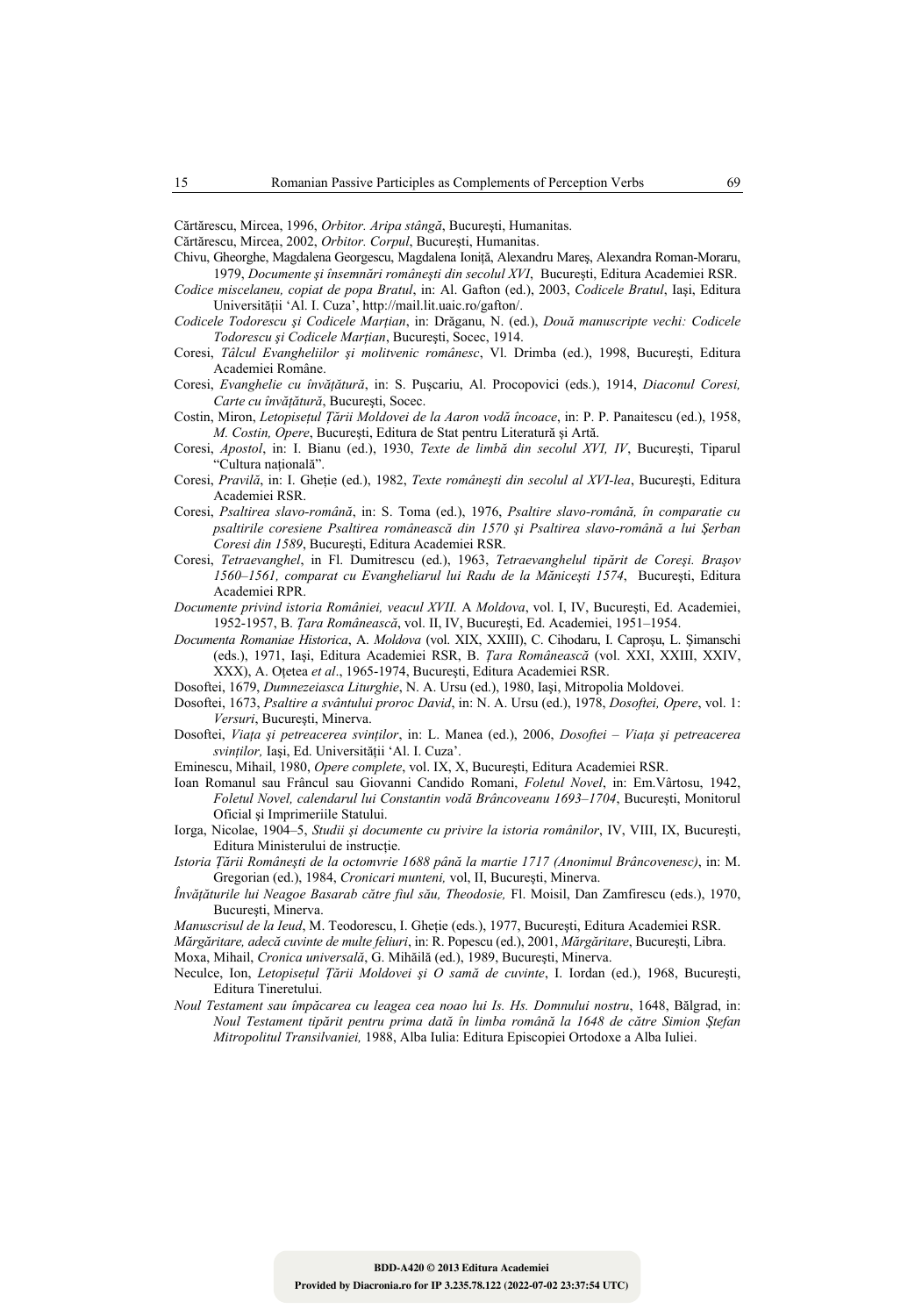*Palia de la Orăştie*, *1581-1582*, Viorica Pamfil (ed.), 1968, Bucureşti, Editura Academiei RSR.

Petrescu, Camil, 2009, *Ultima noapte de dragoste, întâia noapte de război*, Bucureşti, Curtea Veche.

- *Pildele lui Esop ce au grăit pentru tot feliul de dobitoace şi pentru paseri zburătoare*, in: I. C. Chiţimia, D. Simionescu (eds.), 1963, *Cărţile populare în literatura românească*, vol. 1, Bucureşti, Editura pentru Literatură, 161-211.
- Popescu, Radu, *Istoriile domnilor Ţării Rumâneşti,* In M. Gregorian (ed.), 1984, *Cronicari munteni* vol. I, Bucureşti, Minerva.

Russo, Alecu, 1998, *Cântarea României*, Chişinău, Litera.

- Ureche, Grigore, *Letopiseţul Ţărîi Moldovei*, P. P. Panaitescu (ed.), 1955, Bucureşti, Editura de Stat pentru Literatură şi Artă.
- Varlaam, *Carte românească de învăţătură*, J. Byck (ed.), 1943, Bucureşti, Fundaţia Regală pentru Artă şi Literatură.
- Varlaam, 1645, *Cartea carea să cheamă Răspunsul împotriva catihismusului calvinesc*, in: Mirela Teodorescu (ed.), 1984, *Varlaam. Opere*, Bucureşti, Minerva.
- *Viaţa lui Bertoldo şi a lui Bertoldino, feciorului lui, dimpreună şi a lui Cacasino, nepotului lui*, in: I. C. Chiţimia, D. Simionescu (eds.), 1963, *Cărţile populare în literatura românească*, vol. 1, Bucureşti, Editura pentru Literatură, 235–256.

#### REFERENCES

- Akmajian, A., 1977, "The complement structure of perception verbs in an autonomous syntax framework", in: P. Culicover, Th. Wasow, A. Akmajian (eds), *Formal Syntax*, New York, Academic Press, 427–461.
- Anagnostopoulou, El., 2003, "Participles and voice", in: A. Alexiadou, M. Rathert, A . von Stechow (eds), *Perfect Explorations*, Mouton de Gruyter, 1–36.
- Avram, L., V. Hill, 2007, "An irrealis BE auxiliary in Romanian", in: Raul Aranovich (ed.), *Split Auxiliary Systems: A Cross-Linguistic Perspective*, 47–64.
- Bresnan, J., 1982, "The Passive in Lexical Theory", in: Joan Bresnan (ed.), *The Mental Representation of Grammatical Relations*, Cambridge, MA, MIT Press, 3–86.
- Caragiu, M., 1957, "Sintaxa gerunziului românesc", in: Al. Graur, J. Byck (eds), *Studii de gramatică*, vol. 2, Bucureşti, Editura Academiei, 61–90.
- Carlson, G., 1977, *Reference to Kinds in English*, PhD Thesis, Amherst, University of Massachusetts.

Cinque, G., 1996, *Italian Syntax and Universal Grammar*, Cambridge, Cambridge University Press.

- Declerck, R., 1983, "The Structure of infinitival perception verb complements in a transformational grammar", in: L. Tasmowski, D. Willems (eds.), *Problems in Syntax*, New York, Plenum Press.
- Dobrovie-Sorin, C., 1994, *The Syntax of Romanian. Comparative Studies in Romance*, Berlin, Mouton de Gruyter.
- Dowty, D.R., 1979, *Word Meaning and Montague Grammar. The Semantics of Verbs and Times in Generative Semantics and in Montague's PTQ*, Dordrecht, Reidel.
- Edelstein, F., 1972, *Sintaxa gerunziului românesc*, Bucureşti, Editura Academiei.
- Embick, D., 2004, "On the structure of resultative participles in English", *Linguistic Inquiry*, 35, 3, 355–392.
- Emonds, J., 2000, "Passive and perfect syntactic structures", in: *Lexicon and Grammar: the English Syntacticon*, Berlin, Mouton de Gruyter, 161–207.
- Felser, C., 1999, *Verbal Complement Clauses. A minimalist study of direct perception constructions*, Amsterdam/Philadelphia, John Benjamins.
- Freeze, R., 1992, "Existentials and other Locatives", *Language*, 68, 3, 553–595.
- GALR Guţu-Romalo, V. (coord.), 2005, *Gramatica limbii române*, Bucureşti, Editura Academiei Române.